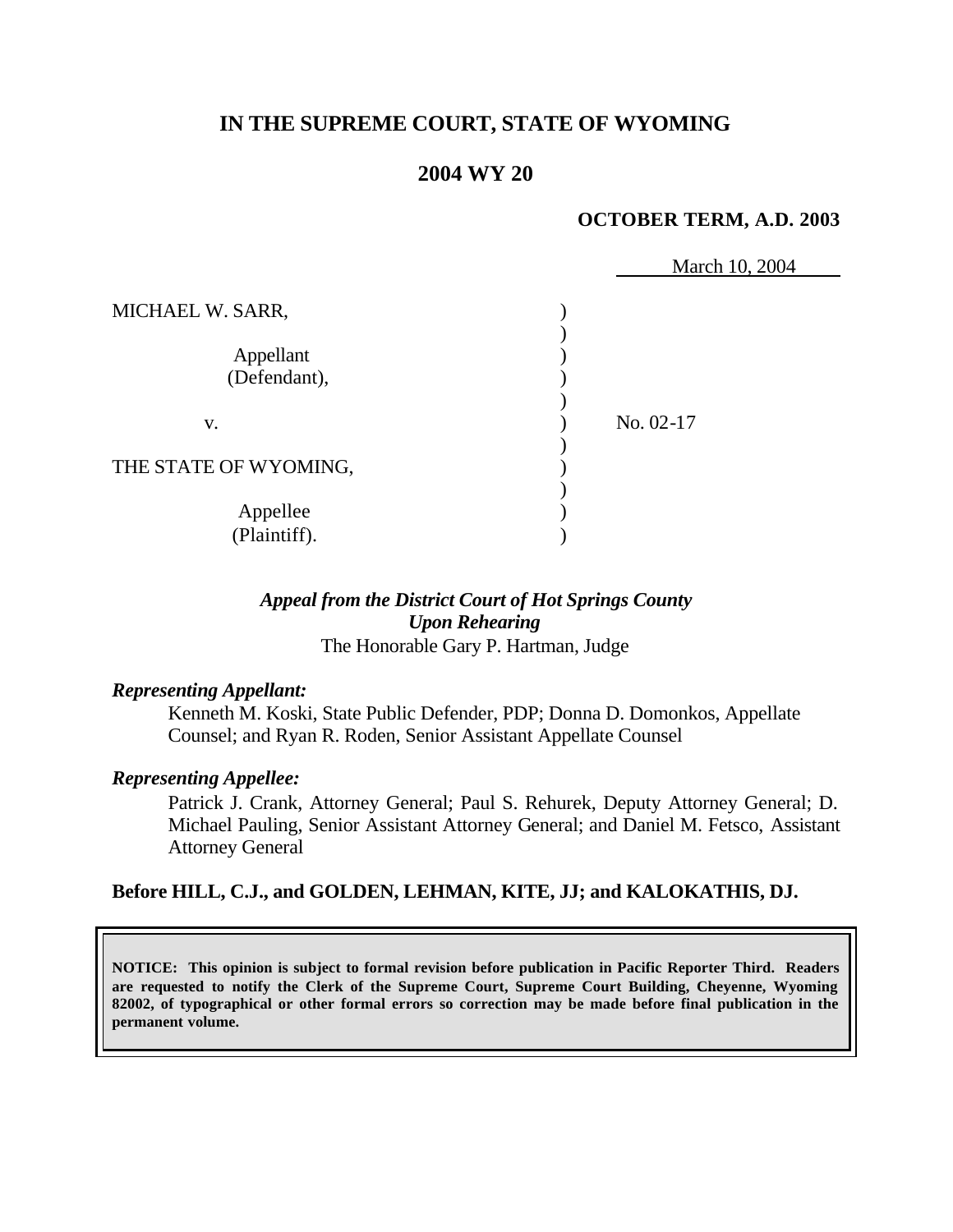KITE, Justice.

[¶1] Following publication of this Court's original opinion in *Sarr v. State,* 2003 WY 42, 65 P.3d 711 (Wyo. 2003), Appellant Michael Sarr filed a Petition for Rehearing, asserting that the Court erred by remanding for a new trial on Count III. He claims that because his conviction on that count was reversed for insufficiency of the evidence, allowing a second trial on that count would violate the constitutional prohibitions against double jeopardy. We granted the petition for rehearing. However, we decline to alter our previous holding that Mr. Sarr may be retried on Count III as clarified below.

## **ISSUES**

[¶2] The Appellant states the issue for rehearing as follows:

Whether Wyoming and United States Supreme Court law provide that jeopardy attaches when a conviction is overturned due to insufficiency of the evidence[?]

[¶3] The State phrases the rehearing issue as:

Does retrial of an appellant after a reversal based upon the incorrect receipt of evidence place him twice in jeopardy under the Wyoming and United States constitutions?

# **FACTS**

[¶4] The underlying facts of this case are set out in the original opinion and will not, therefore, be recited here. *Sarr,* ¶¶ 3-11. Upon rehearing, the only relevant facts pertain to the aggravated assault and battery charge set out in Count III. In that count, the state alleged that on May 6, 2000, Mr. Sarr beat the victim, Ann Wing, with a "coup stick" across her back resulting in serious bodily injury. *Sarr,* ¶ 6. Serious bodily injury means "bodily injury which creates a substantial risk of death or which causes miscarriage, severe disfigurement or protracted loss or impairment of the function of any bodily member or organ." Wyo. Stat. Ann. § 6-1-104(a)(x) (LexisNexis 2003).

[¶5] Ms. Wing died in an unrelated accident prior to the trial. *Sarr,* ¶ 7. In lieu of Ms. Wing's live testimony, the state presented a tape-recorded hearsay statement in which she described the beatings she received at Mr. Sarr's hands. *Id.* With regard to Count III, she stated the beating with the "coup stick" was so harsh that she required surgery and "prior to surgery, an MRI was taken of her back, and it showed that her vertebrae had been chipped and splintered by the coup stick." *Id*. at ¶ 16.In its original opinion, this Court held that portion of the victim's hearsay statement should not have been admitted under Wyoming Rule of Evidence 804(b)(6) because the state failed to demonstrate those statements were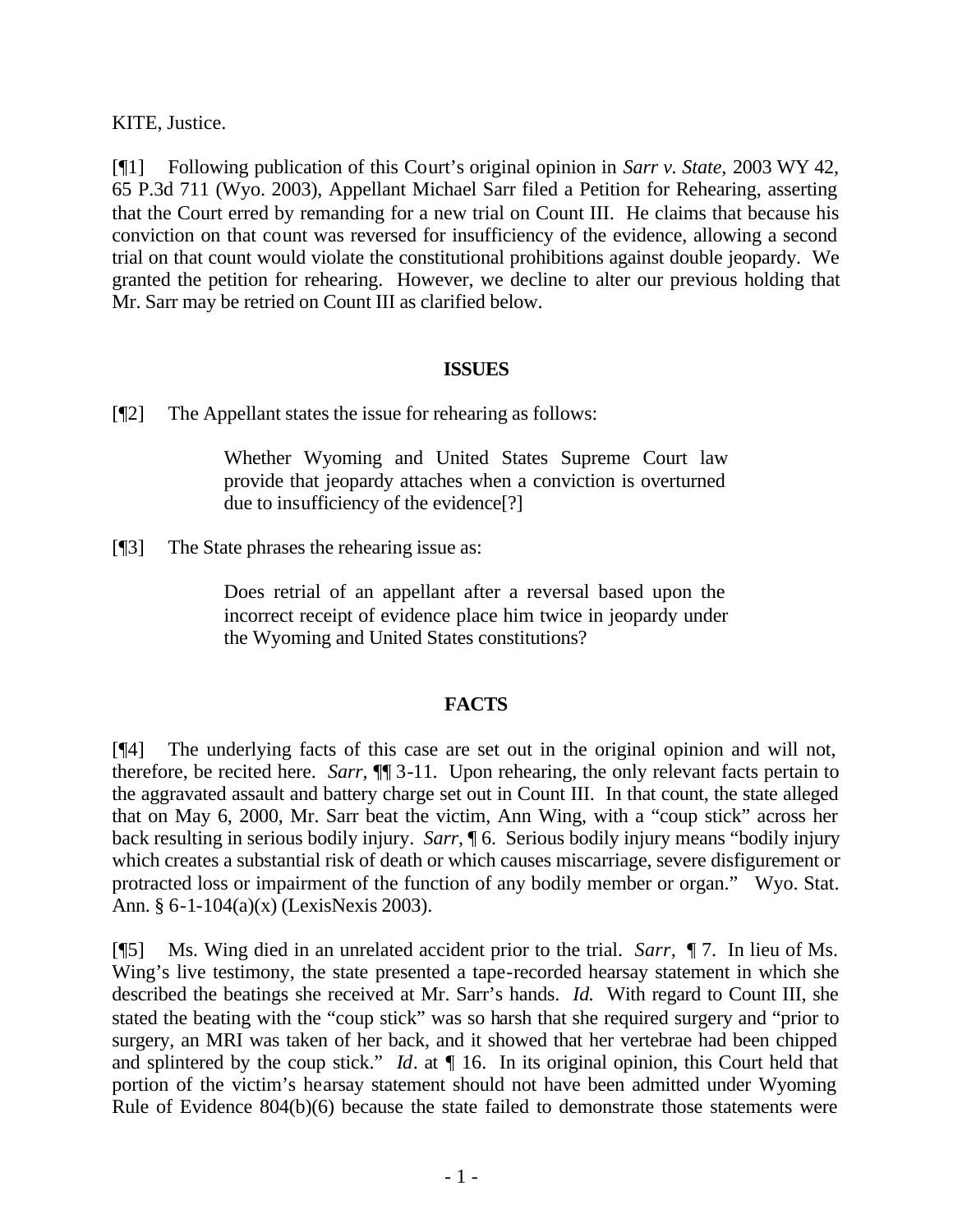more probative than any other evidence obtainable by reasonable efforts, noting that "medical records or expert testimony would be more probative than Ms. Wing's recollection as to her back injuries." *Sarr,* ¶ 16. Without that proof, we held "proof of serious bodily injury is wanting as to Count III" and reversed Mr. Sarr's conviction on that count. *Id*. at  $\P$ 38.

## **DISCUSSION**

[¶6] Mr. Sarr argues that there was insufficient evidence to prove the "serious bodily injury" element of Count III. He concludes, therefore, that the double jeopardy protections of the United States and Wyoming constitutions preclude a second trial on Count III.

[¶7] Defendants are protected against twice being put in jeopardy for the same offense by the Fifth Amendment to the United States Constitution and article I, § 11 of the Wyoming Constitution. *Longstreth v. State,* 890 P.2d 551, 553 (Wyo. 1995). In *Burks v. United States,*  437 U.S. 1, 11, (1978), the United States Supreme Court held a district court's determination that there was insufficient evidence to support an element of the charged offense amounts to a judgment of acquittal. Under those circumstances, "[t]he Double Jeopardy Clause forbids a second trial for the purpose of affording the prosecution another opportunity to supply evidence which it failed to muster in the first proceeding." *Id.*

[¶8] A reversal on the basis of a trial error is, however, different than a reversal based solely upon the insufficiency of the trial evidence. *Id.* at 14-16; *Lockhart v. Nelson,* 488 U.S. 33, 39-40, (1988). Count III was reversed because the trial court erroneously admitted the victim's hearsay testimony regarding medical conclusions. The double jeopardy clause does not prohibit a retrial when a review of all of the evidence presented at trial, including the improperly admitted evidence, is sufficient to sustain a conviction. *Lockhart,* 488 U.S. at 40.

[¶9] Mr. Sarr argues that this Court decided, in the original opinion, that, even taking into account the inadmissible hearsay evidence, there was insufficient evidence to sustain a conviction on Count III. He contends that our decision, therefore, amounts to a judgment of acquittal, foreclosing a second trial on the same count. Mr. Sarr relies on *Longstreth v. State,*  832 P.2d 560 (Wyo. 1992) and *Longstreth,* 890 P.2d at 553 to support his position.

[¶10] It is true that we stated in the original opinion that evidence such as medical reports and physician testimony would have been more probative on the "serious bodily injury" element of the charge than the victim's hearsay testimony about her injuries. *Sarr,* ¶ 16. We also stated that "[b]ecause we have determined that Ms. Wing's statement regarding her spinal injury and MRI results was not admissible under W.R.E. 804(b)(6), proof of serious bodily injury was wanting as to Count III." *Id*. at ¶ 38. We did not, however, find that, even with the improperly admitted testimony, the evidence was insufficient to support a conviction.